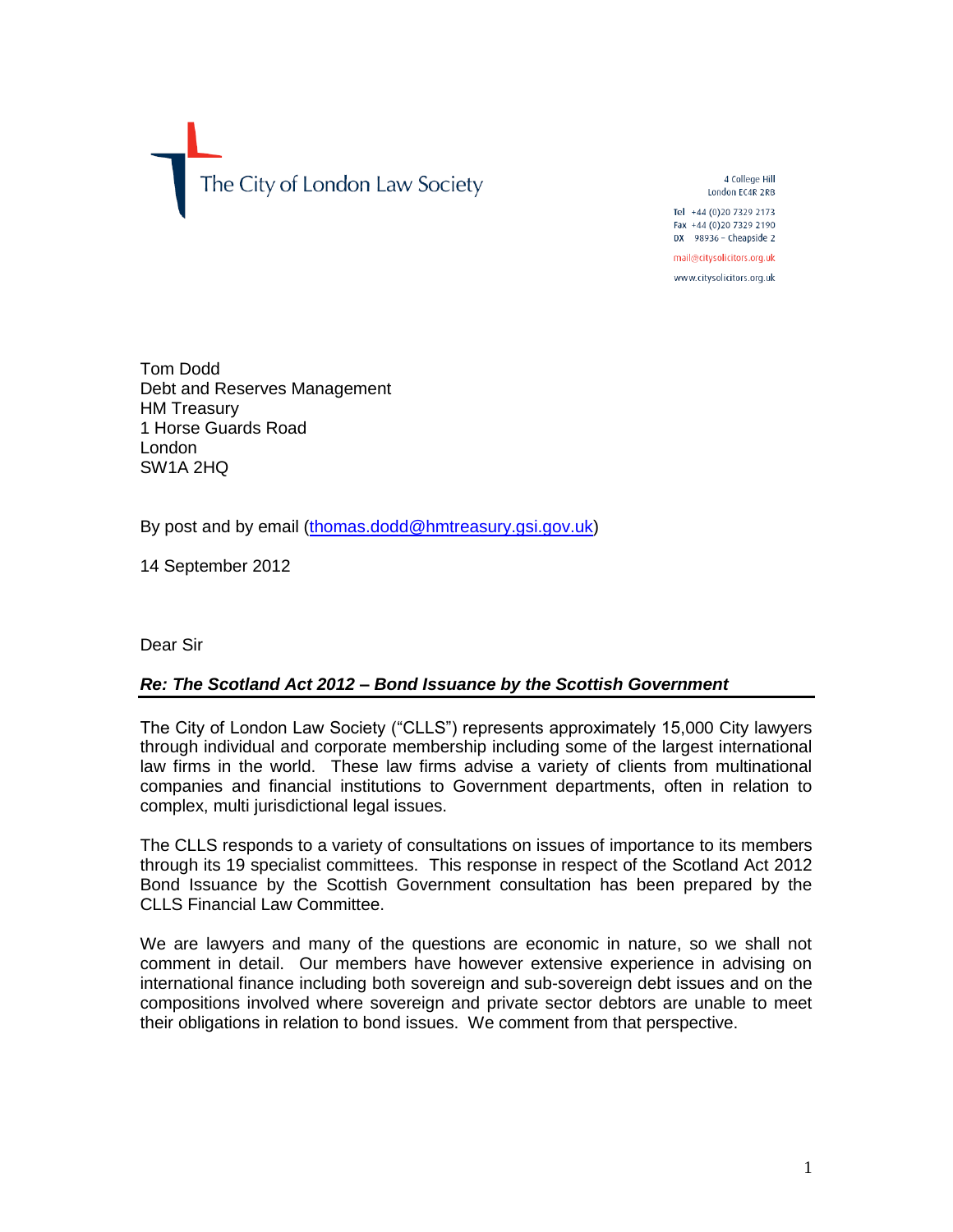#### *"Federal" Issues*

The UK, since the Act of Union, has been one State to a very large degree, despite preserving separate legal jurisdictions in Scotland and Northern Ireland. With the devolution of powers to assemblies in Scotland, Northern Ireland and Wales, the UK now more closely resembles a federal structure. Typically federations allow borrowing by their constituent states, usually without any guarantee from the federal authority. They may also be prepared to allow a constituent state to fail and to make a separate compromise with creditors (e.g. the District of Columbia in the USA). The UK did not intervene to assist creditors of local authorities whose derivative obligations were declared ultra vires – but this does not have the same impact as failing to meet a valid obligation for which an implicit guarantee may be thought to exist.

A failure of a federal state to assist creditors of a major division of that state is, however, a difficult thing to do, even where there is no explicit obligation to do so. There would be implications for social welfare in the relevant division, greater dependence on the federal state going forward and potentially a loss of confidence by lenders affecting other parts of the federal state.

# *Currency Union*

The UK is also a currency union, so that the status of the currency is, to a degree, bound up with the solvency and reliability of the State and its major constituent parts in paying their debts. The Eurozone provides a striking current example of the repercussions, even in financially strong states, of the difficulties of the weaker states, particularly Greece. Not only has there been a substantial divergence in borrowing costs for different parts of the Eurozone, but the weakness of the poorer states has begun to affect the economic growth of the stronger economies. While this is exacerbated by a lack of central direction, which would not be the case in the UK, it gives a fine example of the perils of separate State spending and borrowing. It does not encourage optimism that individual States always exhibit a sense of responsibility to others in their fiscal management, including borrowing on the markets.

## *Cost of Borrowing*

It is not surprising that, as the consultation paper reports, sub-sovereign debt is generally significantly more expensive than that of the states to which the borrowers belong. Although there is some evidence of increased fiscal responsibility in the case of North American sub-sovereign borrowers, it should be remembered that powers of borrowing and taxation were a part of the sovereignty of US States not surrendered when the United States federation was formed and the US States retain more substantial fiscal powers than many similar sub-sovereigns. There is thus an established market which understands the risks and a body of states used to exercising independent fiscal discipline within a federal state and a currency union. Failures have involved relatively small parts of the federation as a whole.

The Scottish Government has no history of exercising borrowing powers and does not yet have an extensive track record in other aspects of fiscal management. Although not containing a high proportion of the population of the UK, it occupies a relatively large geographical area, including some with the most difficult communications systems.